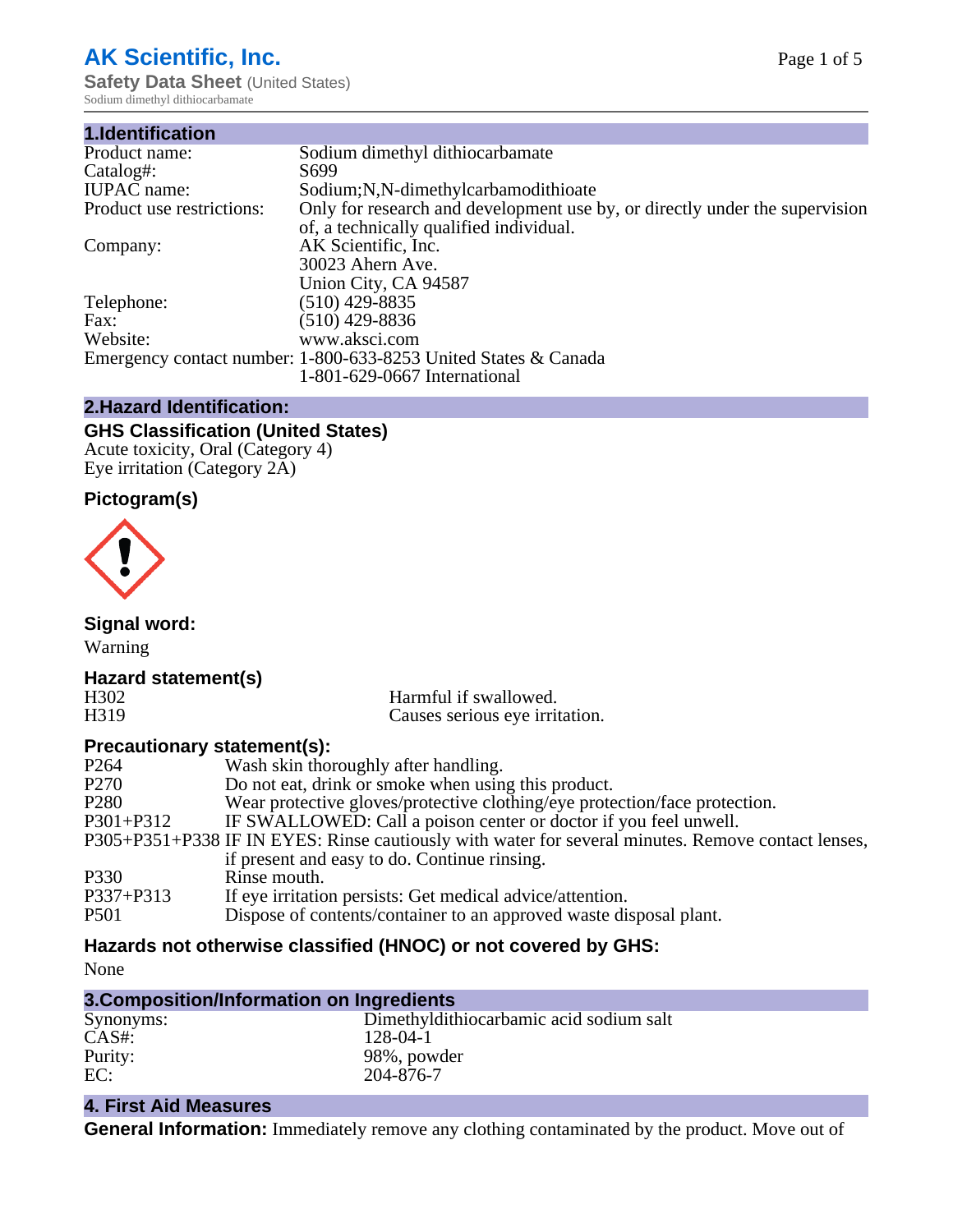dangerous area. Consult a physician and show this safety data sheet.

**Inhalation:** Move person to fresh air. If not breathing, give artificial respiration. If breathing is difficult, give oxygen. Obtain medical aid.

**Skin contact:** Immediately flush skin with running water for at least 15 minutes while removing contaminated clothing and shoes. Wash clothing before reuse. Obtain medical aid immediately. **Eye contact:** Immediately flush open eyes with running water for at least 15 minutes. Obtain medical aid immediately.

**Ingestion:** Do NOT induce vomiting without medical advice. Rinse mouth with water. Never administer anything by mouth to an unconscious person. Obtain medical aid immediately.

**Most important symptoms and effects, both acute and delayed:** No further information available. Please see sections 2 and 11.

**Indication of any immediate medical attention and special treatment needed:** No further information available.

## **5. Fire Fighting Measures**

**Suitable extinguishing media:** Use water spray, dry chemical, carbon dioxide, or chemical foam. **Specific hazards arising from the chemical:** Carbon oxides, Nitrogen oxides, Sodium oxides, Sulfur oxides.

**Advice for firefighters:** As in any fire, wear a NIOSH-approved or equivalent, pressure-demand, self-contained breathing apparatus and full protective gear. During a fire, irritating and highly toxic gases may be generated by thermal decomposition or combustion.

## **6. Accidental Release Measures**

**Personal precautions, protective equipment and emergency procedures:** Wear protective equipment and keep unprotected personnel away. Ensure adequate ventilation. Remove all sources of ignition. Prevent further leak or spill if safe to do so. For personal protective equipment, please refer to section 8.

**Environmental precautions:** Do not let product enter drains, other waterways, or soil.

**Methods and materials for containment and cleaning up:** Prevent further leak or spill if safe to do so. Vacuum, sweep up, or absorb with inert material and place into a suitable disposal container. Consult local regulations for disposal. See section 13 for further disposal information.

#### **7. Handling and Storage**

**Precautions for safe handling:** Avoid contact with skin, eyes, and personal clothing. Wash hands thoroughly after handling. Avoid breathing fumes. Use only with adequate ventilation. Wear suitable protective clothing, gloves, and eye/face protection. Keep away from sources of ignition. Minimize dust generation and accumulation. Keep container tightly closed. Open and handle container with care. Do not eat, drink, or smoke while handling.

**Conditions for safe storage, including any incompatibilities:** Store in a tightly-closed container when not in use. Store in a cool, dry, well-ventilated area away from incompatible substances. Keep away from sources of ignition.

#### **8. Exposure Controls/Personal Protection**

| <b>Exposure limits:</b> |                |
|-------------------------|----------------|
| <b>OSHA PEL:</b>        | Not available. |
| NIOSH REL:              | Not available. |
| ACGIH TLV:              | Not available. |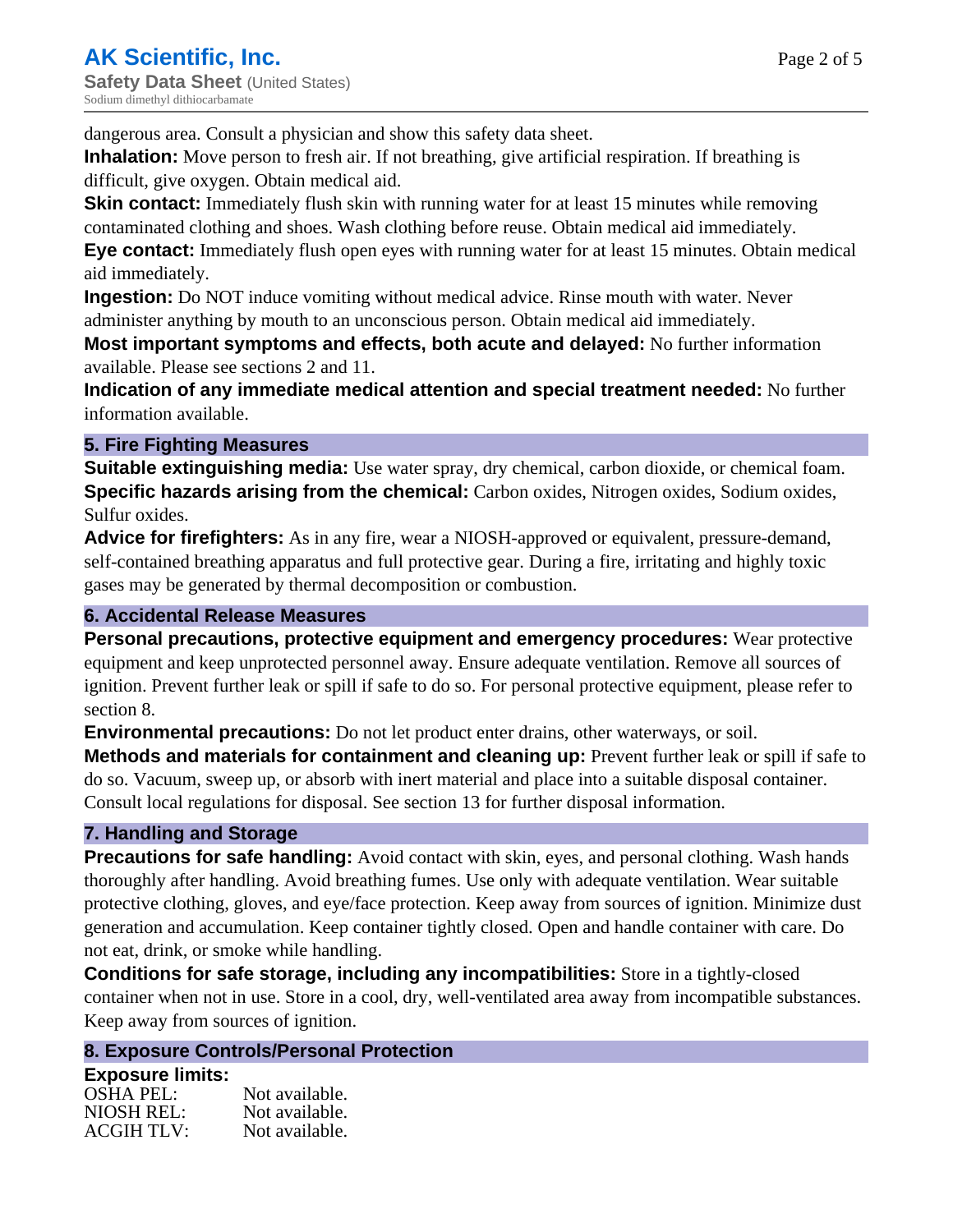**Appropriate engineering controls:** Avoid contact with skin, eyes, and clothing. Wash hands before breaks and immediately after handling the product. Facilities storing or utilizing this material should be equipped with an eyewash fountain. Use adequate general and local exhaust ventilation to keep airborne concentrations low.

## **Personal protection**

| Eyes:        | Based on an evaluation of the eye or face hazards present, wear chemical splash-resistant<br>safety glasses or goggles with side protection. A face shield may be appropriate in some<br>workplaces. Use eyewear tested and approved under appropriate government standards |
|--------------|-----------------------------------------------------------------------------------------------------------------------------------------------------------------------------------------------------------------------------------------------------------------------------|
|              | such as OSHA 29 CFR 1910.133 or EU EN166.                                                                                                                                                                                                                                   |
| Hands:       | Wear gloves selected based on an evaluation of the possible hazards to hands and skin,                                                                                                                                                                                      |
|              | the duration of use, the physical conditions of the workplace, and the chemical resistance                                                                                                                                                                                  |
|              | and physical properties of the glove material.                                                                                                                                                                                                                              |
|              | Skin and body: Protective clothing must be selected based on the hazards present in the workplace, the                                                                                                                                                                      |
|              | physical environment, the duration of exposure, and other factors. No fabric can provide                                                                                                                                                                                    |
|              | protection against all potential hazards; therefore it is important to select the appropriate                                                                                                                                                                               |
|              | protective clothing for each specific hazard. At the minimum, wear a laboratory coat and                                                                                                                                                                                    |
|              | close-toed footwear.                                                                                                                                                                                                                                                        |
| Respiratory: | Respirators are not a substitute for accepted engineering control measures such as<br>enclosure or confinement of the operation, general and local ventilation, and substitution                                                                                            |
|              | of less toxic materials. When respiratory personal protective equipment is appropriate                                                                                                                                                                                      |
|              | based on an assessment of respiratory hazards in the workplace, use a NIOSH- or                                                                                                                                                                                             |
|              | CEN-certified respirator.                                                                                                                                                                                                                                                   |

| 9. Physical and Chemical Properties  |                                                               |  |  |
|--------------------------------------|---------------------------------------------------------------|--|--|
| <b>Physical State:</b>               | White to off-white to beige crystalline powder or flakes      |  |  |
| Molecular Formula:                   | C3H6NNaS2                                                     |  |  |
| Molecular Weight:                    | 143.21                                                        |  |  |
| Odor:                                | Not available.                                                |  |  |
| pH:                                  | Not available.                                                |  |  |
| <b>Boiling Point Range:</b>          | Not available.                                                |  |  |
| Freezing/Melting Point:              | 294-296°C                                                     |  |  |
| <b>Flash Point:</b>                  | Not available.                                                |  |  |
| <b>Evaporation Rate:</b>             | Not available.                                                |  |  |
| Flammability (solid, gas):           | Please see section 2.                                         |  |  |
| <b>Explosive limits:</b>             | Not available.                                                |  |  |
| Vapor Pressure:                      | Not available.                                                |  |  |
| <b>Vapor Density:</b>                | Not available.                                                |  |  |
| Solubility:                          | Not available.                                                |  |  |
| <b>Relative Density:</b>             | Not available.                                                |  |  |
| Refractive Index:                    | Not available.                                                |  |  |
| Volatility:                          | Not available.                                                |  |  |
| <b>Auto-ignition Temperature:</b>    | Not available.                                                |  |  |
| <b>Decomposition Temperature:</b>    | Not available.                                                |  |  |
| <b>Partition Coefficient:</b>        | Not available.                                                |  |  |
| <b>10. Stability and Reactivity</b>  |                                                               |  |  |
| Reactivity:                          | Not available.                                                |  |  |
| Chemical stability:                  | Stable under recommended temperatures and pressures.          |  |  |
| Possibility of hazardous reactions:  | Not available.                                                |  |  |
| Conditions to avoid:                 | Dust generation.                                              |  |  |
| Incompatible materials:              | Strong oxidizing agents.                                      |  |  |
| Hazardous decomposition products:    | Carbon oxides, Nitrogen oxides, Sodium oxides, Sulfur oxides. |  |  |
| <b>11. Toxicological Information</b> |                                                               |  |  |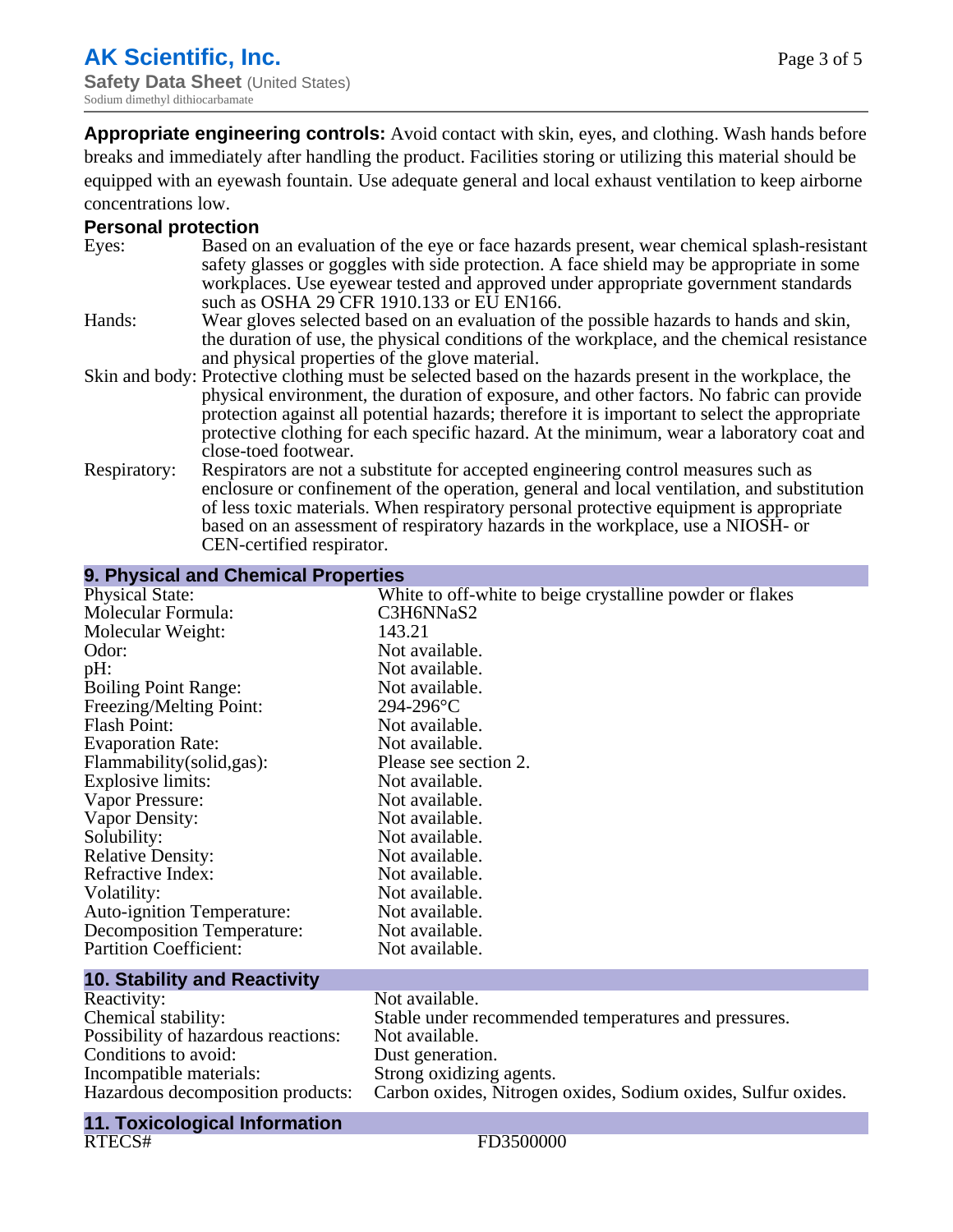Acute toxicity: Not available. Routes of exposure: Inhalation,eye contact,skin contact,ingestion. Symptoms related to the physical,chemical and toxicological characteristics:

Skin contact may result in inflammation characterized by itching, scaling, reddening, blistering, pain or dryness. Eye contact may result in redness, pain or severe eye damage. Inhalation may cause irritation of the lungs and respiratory system. Overexposure may result in serious illness or death.

#### **Carcinogenicity**

| IARC: | Not classified.                                                                                       |
|-------|-------------------------------------------------------------------------------------------------------|
| NTP:  | Not listed.                                                                                           |
| OSHA: | Not listed.                                                                                           |
|       | Acute toxic effects: Inflammation of the eye is characterized by redness, watering, and itching. Skin |
|       | inflammation is characterized by itching, scaling, reddening, or, occasionally,                       |
|       | blistering.                                                                                           |

| <b>12. Ecological Information</b> |                |
|-----------------------------------|----------------|
| Ecotoxicity:                      | Not available. |
| Persistence and degradability:    | Not available. |
| Bioaccumulative potential:        | Not available. |
| Mobility in soil:                 | Not available. |
| Other adverse effects:            | Not available. |

#### **13. Disposal Considerations**

Disposal of waste: Chemical waste generators must determine whether a discarded chemical is classified as hazardous waste. US EPA guidelines for the classification determination are listed in 40 CFR 261.3. Additionally, waste generators must consult state and local hazardous waste regulations to ensure complete and accurate classification. Observe all federal, state and local regulations when disposing of the substance.

Disposal of packaging: Do not reuse containers. Dispose of as unused product.

#### **14. Transportation Information**

| <b>DOT (United States)</b>               |                  |                                                                                            |
|------------------------------------------|------------------|--------------------------------------------------------------------------------------------|
| UN number:                               |                  | Not hazmat                                                                                 |
| Proper shipping name:                    |                  | Not available.                                                                             |
| Transport hazard class:                  |                  | Not available.                                                                             |
| Packing group:                           |                  | Not available.                                                                             |
| <b>IATA</b>                              |                  |                                                                                            |
| <b>UN Number:</b>                        | UN3082           |                                                                                            |
|                                          | dithiocarbamate) | Proper shipping name: Environmentally hazardous substance, liquid, n.o.s. (Sodium dimethyl |
| Transport hazard class: 9; Miscellaneous |                  |                                                                                            |
| Packing group:                           | Ш                |                                                                                            |

#### **15. Regulatory Information**

#### **TSCA (United States)**

This product is on the EPA Toxic Substance Control Act (TSCA) inventory. The product is supplied solely for use in research and development by or under the supervision of a technically qualified individual as defined in 40 CFR § 720 et seq. The health risks have not been fully determined. Any information that is or becomes available will be supplied on the SDS.